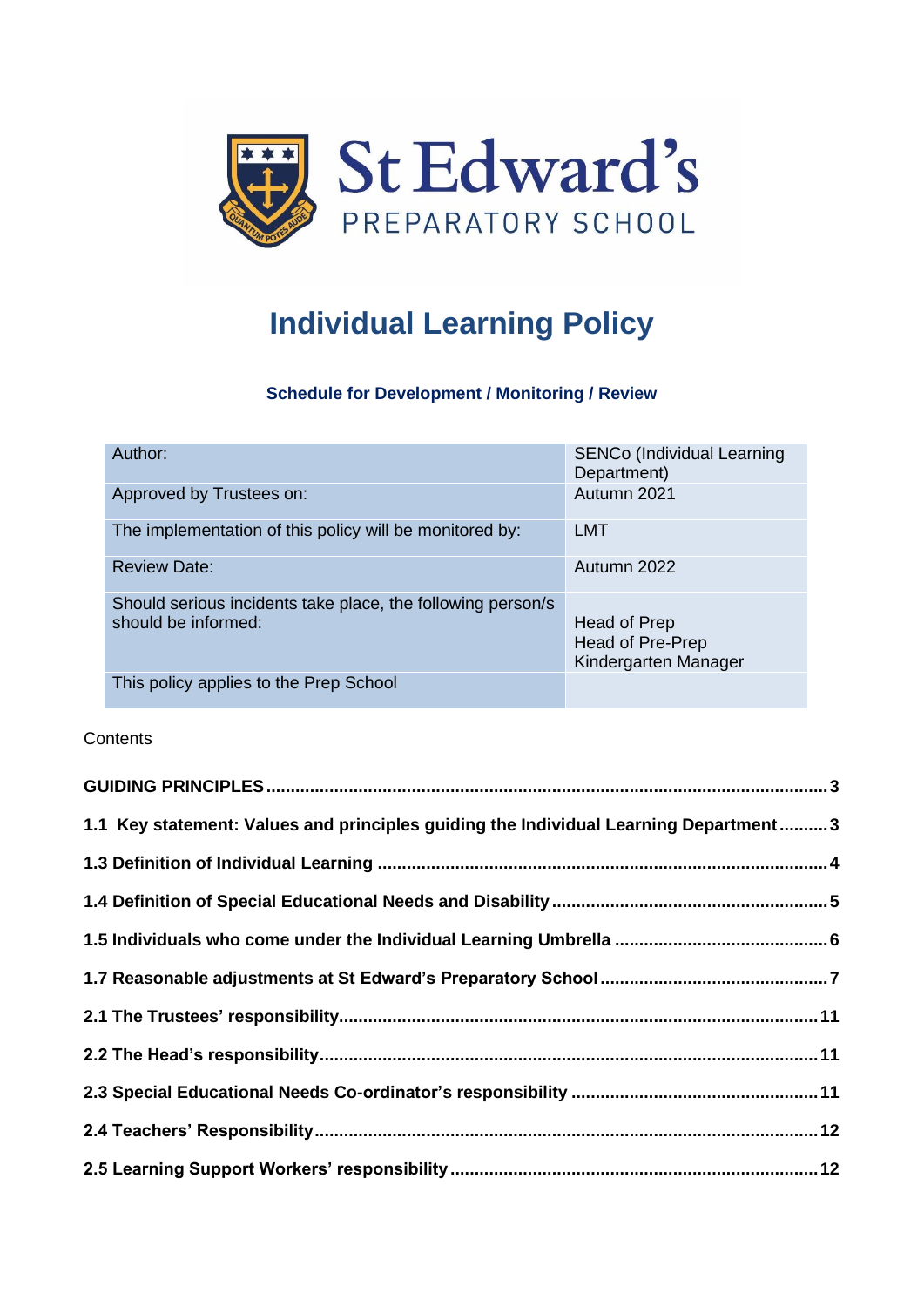| 3.1 Plan, Do, Check, Review: four-part cycle flow chart (identification and assessment) 14 |  |
|--------------------------------------------------------------------------------------------|--|
| 3.2 Identification of Individual Learning needs by Teacher Assessment  15                  |  |
|                                                                                            |  |
|                                                                                            |  |
| 3.5 Diagnostic Assessment by Special Educational Needs Co-ordinator  16                    |  |
|                                                                                            |  |
|                                                                                            |  |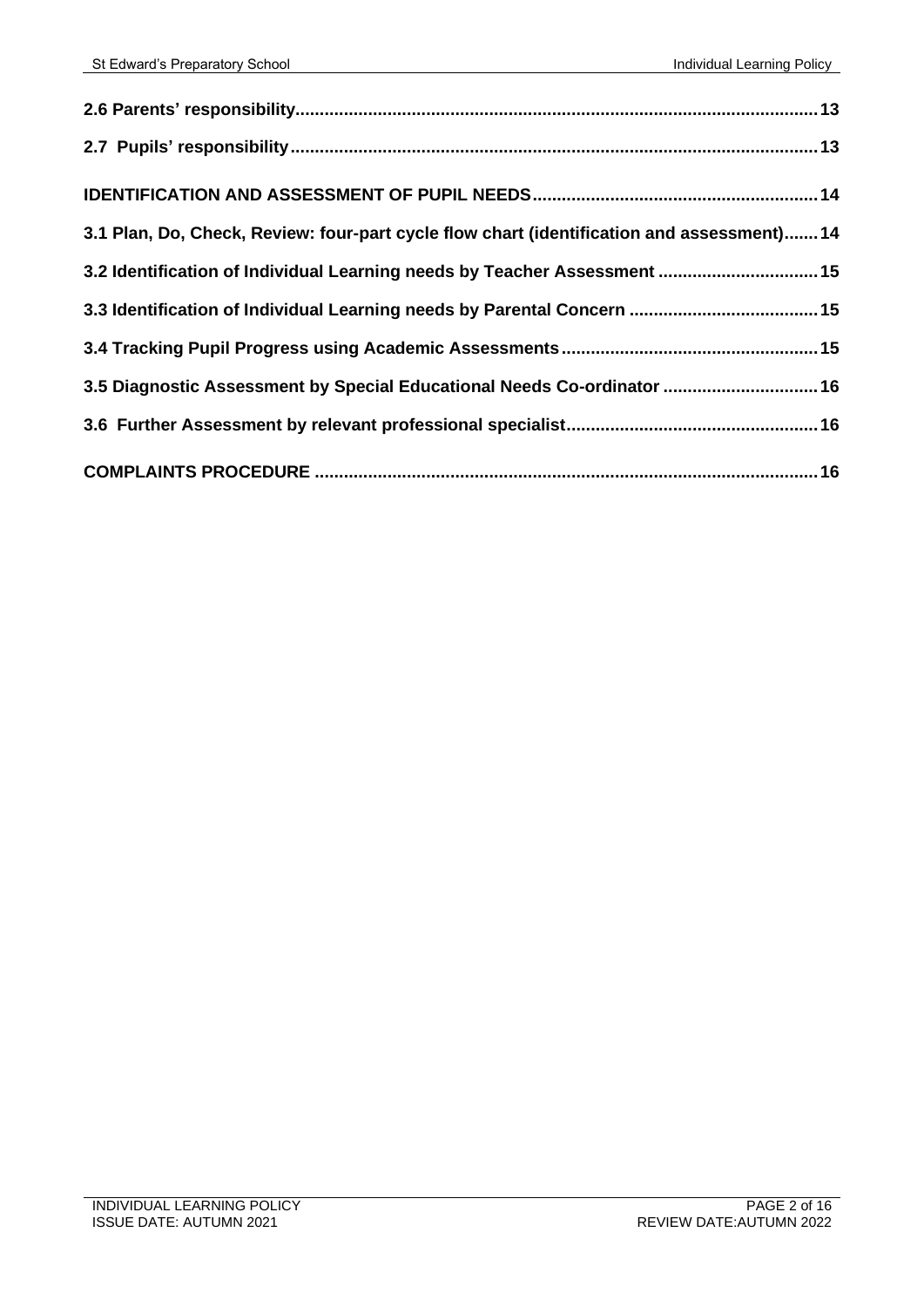## <span id="page-2-0"></span>**GUIDING PRINCIPLES**

## <span id="page-2-1"></span>**1.1 Key statement: Values and principles guiding the Individual Learning Department**

- 1.1a St Edward's Preparatory School strives to provide an environment in which each pupil can enjoy the opportunity to develop talents and interests to the full, where the aim is for all pupils to develop their maximum potential academically, personally and spiritually.
- 1.1b St Edward's Preparatory School recognises that good practice for pupils with Individual Learning needs is good practice for all pupils and therefore learning support provided by the Individual Learning departments is a service for the whole school.
- 1.1c St Edward's Preparatory School adopts an inclusive, 'whole school approach' to Individual Learning, which involves all the staff adhering to a model of good practice and considers every member of staff to be a teacher of children with Individual Learning needs.
- 1.1d St Edward's Preparatory School is committed to using the best endeavours to identify and provide for the needs of all children in a wholly inclusive environment and every teacher is asked to anticipate the Individual Learning needs of each pupil, overcoming barriers to learning.
- 1.1e This policy should be read in conjunction with the St Edward's Preparatory School Child Protection Policy, Safeguarding Policy, Admissions Policy, Accessibilty Policy, E-Safety Policy and the Staff Code of Conduct.
- 1.1f All staff at St Edward's Preparatory School are aware that children with Individual Learning Needs and Special Educational Needs can face additional safeguarding challenges. As a school, we are aware that additional barriers can exist when recognising abuse and neglect in this group of children. If a staff member has concerns regarding a child's emotional, physical or mental welfare which are raised during teaching, the procedure contained within the school's Safeguarding Policy must be adhered to (see Safeguarding Policy).
- 1.1g St Edward's Preparatory School recognizes the need to keep children safe from Covid infection and takes responsibility for this seriously. All Individual Learning sessions will take place in accordance with up-to-date Government guidelines.

## **1.2 Aims of the Individual Learning Department**

- 1.2a To apply a whole school policy to meeting each child's individual needs following guidance from The Code of Practice for Special Educational Needs and Disability (DfE 2014) and The Equality Act 2010.
- *1.2b* To identify, at the earliest opportunity, any child who may have Individual Learning needs. This includes, but is not limited to, any child who may have Special Educational Needs or any child who may have English as an Additional Language Needs (EAL).
- 1.2e To support strategies and progressive levels of additional provision as reasonable adjustments to match the child's level of need in order to help facilitate the child's progress.
- 1.2f To ensure all school staff are aware of each child's Individual Learning needs so that such needs may be met in all school settings**.**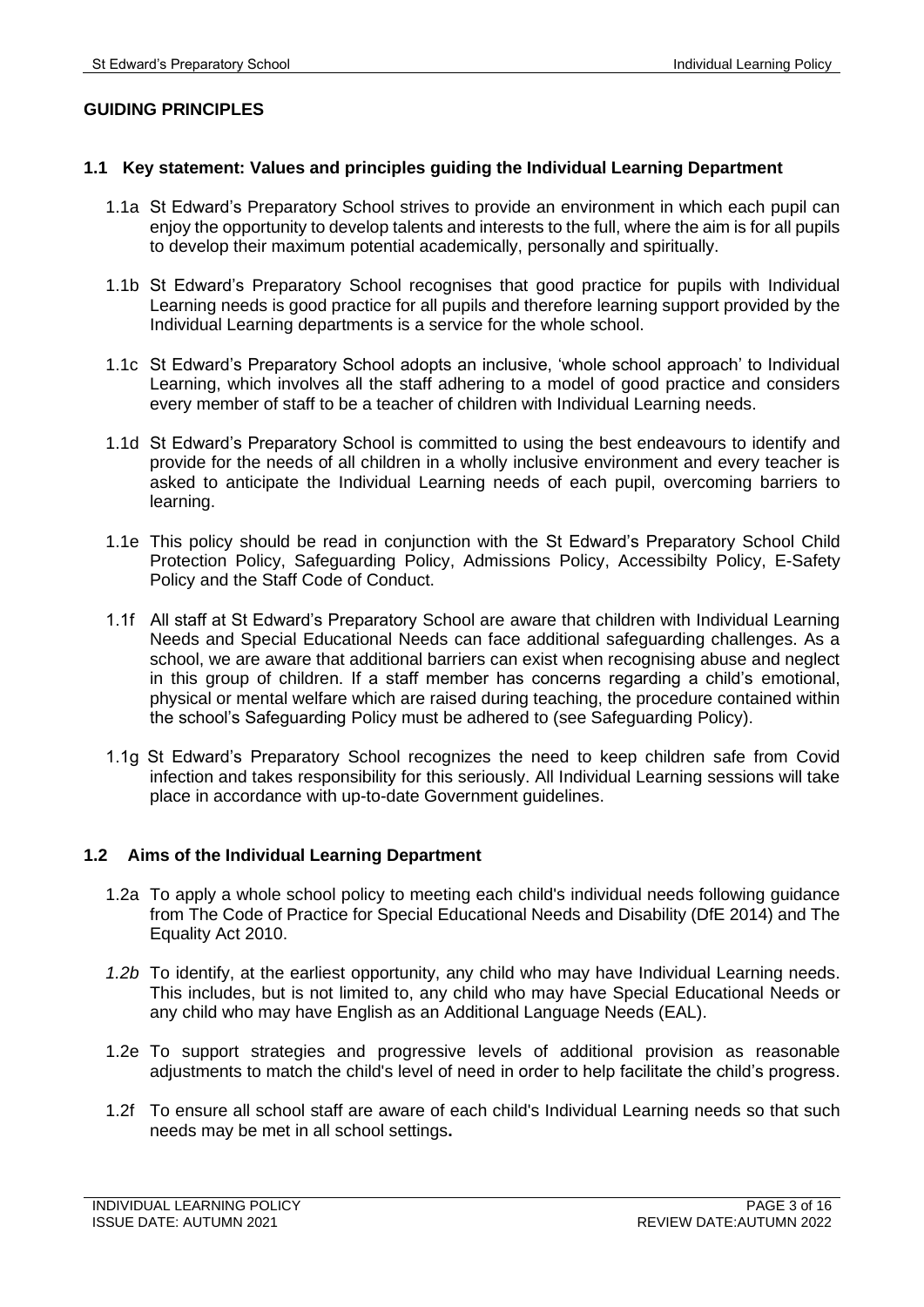- 1.2g To ensure that no child is discriminated against in any area of school life, on the basis of his/her learning difference or disability**.**
- 1.2h To ensure that children's records include information relating to their Individual Learning needs, the additional provisions that have been provided, and their outcomes.
- 1.2i To conduct regular reviews of the children's progress.
- 1.2j To work in partnership with the children's parents.
- 1.2k To include the children themselves in decision making and in setting personal targets and to consider the pupil's response to their additional provision.
- 1.2l To ensure that each child with Individual Learning Needs progresses through the Key Stage transitions, where his/her current needs are communicated so that they are met.
- 1.2m To provide a regular INSET programme both for the Learning Support staff and the mainstream teaching staff.
- 1.2n To provide support for staff so that children's needs are met in the mainstream classroom.
- 1.2o To promote and support emotional health and well-being for pupils with IL needs.

## <span id="page-3-0"></span>**1.3 Definition of Individual Learning**

- 1.3a There are four broad areas of need and support identified within the Special Educational Needs and Disability Code of Practice 2014:
	- Communication and interaction.
	- Cognition and learning.
	- Social, emotional and mental health difficulties.
	- Sensory and/or physical needs.
	- In addition to the above, Provision for English as an Additional Language (EAL) is included in the Individual Learning Department.

Children at St Edward's Preparatory School are considered for Individual Learning Needs based upon the above areas of need and support.

- 1.3b Children within St Edward's Preparatory School have Individual Learning Needs if they require additional educational provision to be made for them. Children require additional educational provision to be made for them if their progress:
	- Is lessr than their peers starting from the same baseline.
	- Fails to match or better the child's previous rate of progress.
	- Fails to close the attainment gap between the child and their peers.
	- Widens the attainment gap.
	- Is accelerated in areas such as intellectual, creative, artistic, or leadership capacity, or in specific academic fields.
	- Requires additional support services or activities not ordinarily provided by St Edward's Preparatory School (whether to close the attainment gap or to support accelerated progress).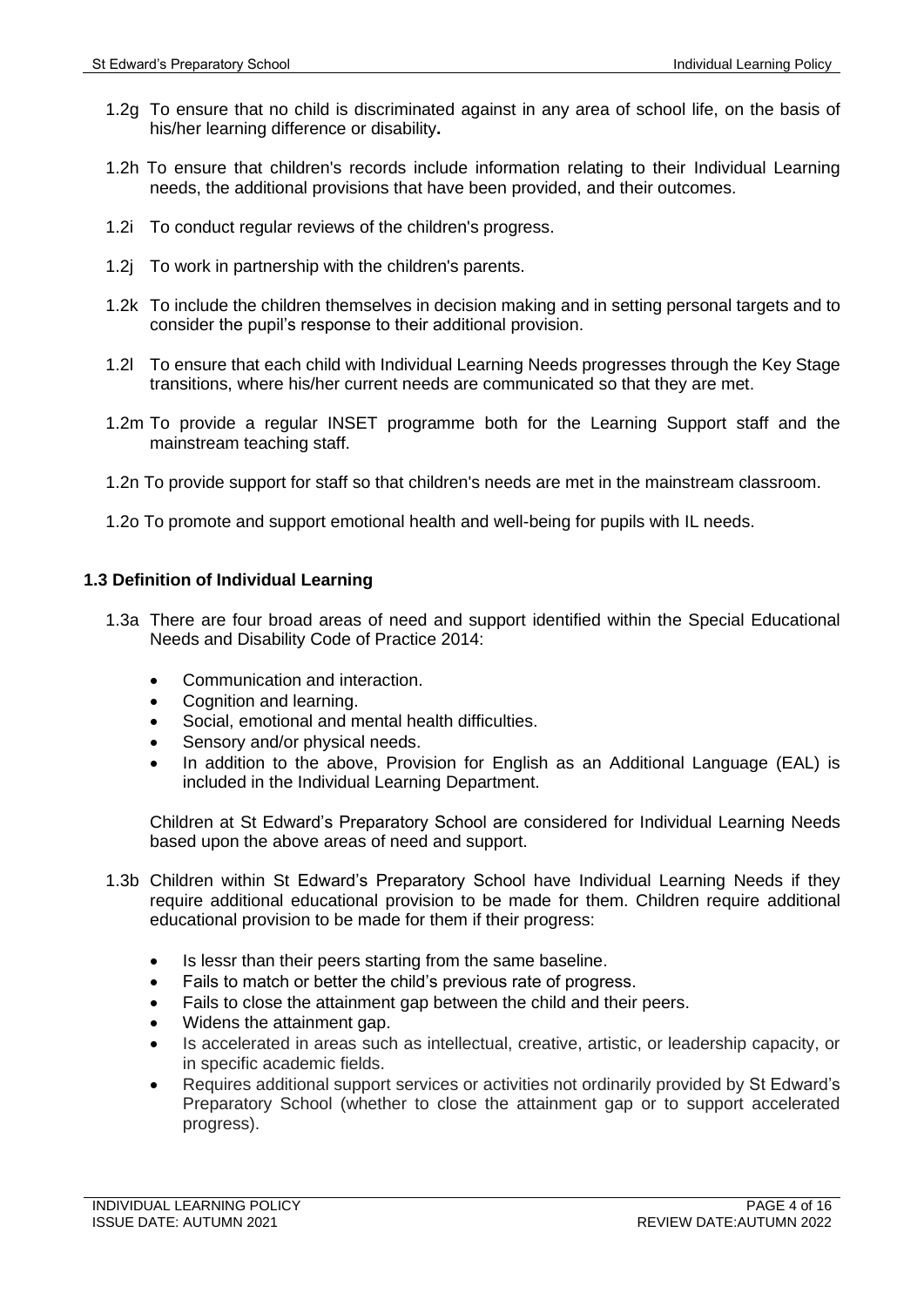## <span id="page-4-0"></span>**1.4 Definition of Special Educational Needs and Disability**

- 1.4a There are four broad areas of need and support identified within the Special Educational Needs and Disability Code of Practice 2014:
	- Communication and interaction.
	- Cognition and learning.
	- Social, emotional and mental health difficulties.
	- Sensory and/or physical needs.

*(Special Educational Needs Code of Practice 2014 DfE)* Children at St Edward's Preparatory School are considered for Special Educational Needs based upon these four areas of need and support.

- 1.4b Children within St Edward's Preparatory School have Special Educational Needs if they have a learning difficulty (categorized within the areas of need and support outlined in 1.3a) requiring special educational provision to be made for them. Children have a special educational need if their progress:
	- Is *significantly* slower than their peers starting from the same baseline.
	- Fails to match or better the child's previous rate of progress.
	- Fails to close the attainment gap between the child and their peers.
	- Widens the attainment gap.

Or if the child has a disability which prevents or hinders them from making use of facilities of a kind generally provided for children of the same age.

- 1.4c Significantly slower progress than their peers starting from the same baseline as identified by analyzing formal academic data to monitor progress and also informal teacher assessment. Academic progress is considered in relation to cognitive ability and also in relation to peers starting at the same baseline.
- 1.4d Mild dyslexia/dyspraxia or traits of these learning difficulties is not considered a disability to learning, as referred to within the Equality Act 2010 at St Edward's Preparatory School.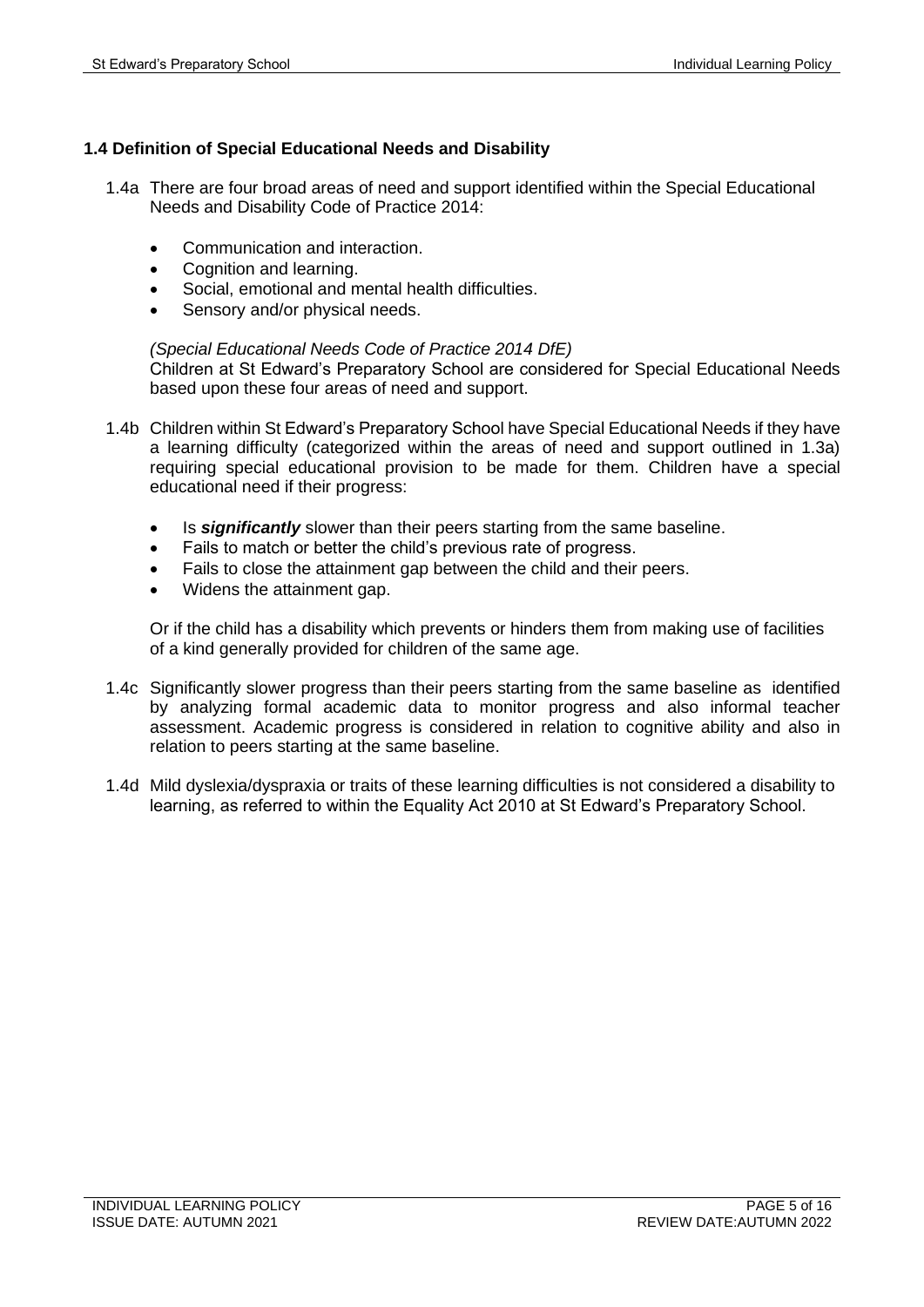## <span id="page-5-0"></span>**1.5 Individuals who come under the Individual Learning Umbrella**

1.5a There are three categories of pupil that come under the Individual Learning umbrella: EAL, SEN and Alpha Pupisl. These fall within four main categories of support: Monitor, Monitor (Blue Star), EAL (Grey Star) and Provision (Red Star). These categories of support define the stage on the Independent Learning Register referred to on Pupil Passport and on Action Plans.



\*EAL is recognized as a potential barrier to learning but is not in itself considered an indicator of SEND. The Special Educational Needs Co-ordinator is responsible for providing for the Individual Learning that is required.

## **1.6 Stages of support within the Individual Learning Dept (Monitor, Monitor-Blue Star, EAL-Grey Star Provision-Red Star)**

- 1.6a *Monitor:* pupils whose progress is satisfactory but are causing concern to teachers as they could be achieving more. Concerns may be raised from teacher assessment or formalised test scores, where a child may appear to have satisfactory attainment but some aspect of their academic performance causes concern. Teacher/s will raise concerns with parents and inform IL co-ordinator. Reasonable adjustments are maintained within the classroom.
- 1.6b *Monitor (Blue Star):* pupils whose progress is below that expected are monitored for attitude and academic progress. Class teachers are responsible for monitoring and making reasonable adjustments for their Individual Learning needs. Parents are informed that additional IL support Band A-E is available. A Pupil Passport is compiled by the Special Educational Needs Coordinator and updated annually. The Pupil Passport will support Class teachers to make provision for the pupil's Individual Learning needs in the classroom (through their planning, delivery, interactions, assessments and expected learning outcomes). Advice may be sought from the Special Educational Needs Co-ordinator as appropriate.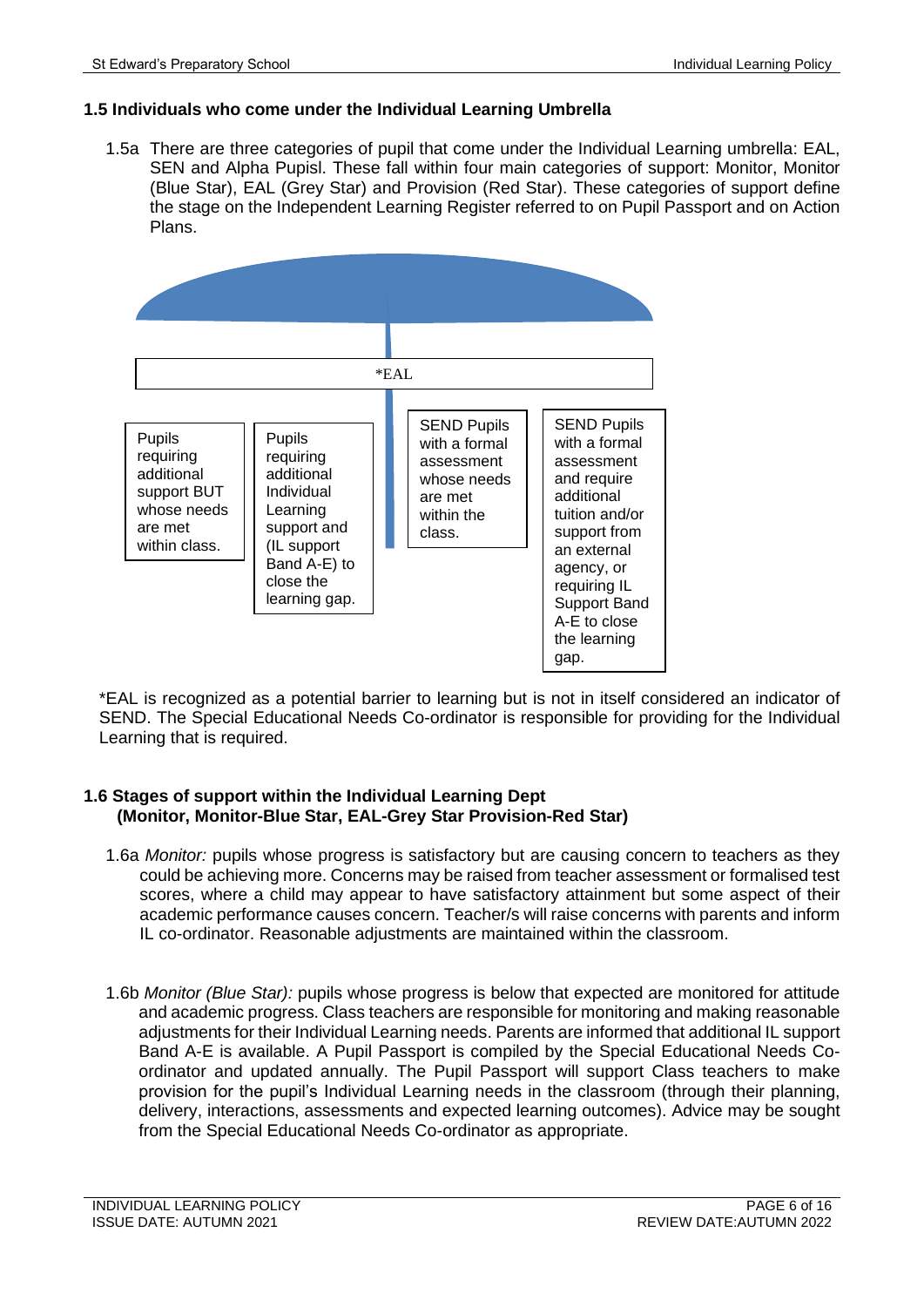- 1.6c *Provision (Red Star):* is when a pupil is recognized with an Individual Learning need that requires additional support to close the learning gap. This includes EAL pupils who are receiving 1:1 tuition. Additional IL teaching support Band A-E is available. A Pupil Passport, updated termly, details useful Classroom adjustments to support learning. An Action Plan, updated half termly, details Individual Learning targets.
- 1.6d EAL (Grey Star) Pupils that are recognized as having EAL needs are recorded as EAL (Grey Star). These pupils recorded as EAL (Grey Star) are independent within the classroom. EAL pupils requiring Individual Learning support to close the learning gap are recorded as Provision (Red Star) Band A-E.

## <span id="page-6-0"></span>**1.7 Reasonable adjustments at St Edward's Preparatory School**

- 1.7a Pupils placed on the Individual Learning List follow progressive programmes of additional provision/intervention following the graduated procedure as set out below. This outlines the reasonable adjustments made at St Edward's Preparatory School (see fig 1).
- 1.7b Programmes of additional provision/intervention are overseen by the Special Educational Needs Co-ordinator and are administered by class teachers, subject teachers, Learning Support Workers the Specialist Individual Learning teacher and by external specialists (visiting the school as approved providers) These additional provisions are inclusive, wherever practical.
- 1.7c The graduated response to providing progressive reasonable adjustments is not limited by being strictly progressive and the Provision as listed at St Edward's Preparatory School is not a definitive list: adjustments, additional provisions; extra provisions that are not currently included on the list are always to be welcomed for consideration as reasonable adjustments to add to the list because St Edward's Preparatory School uses the best endeavours to make sure a child with Individual Learning and/or SEN gets the support they need.
- 1.7d St Edward's Preparatory School uses its best endeavours to make sure pupils with Individual Learning needs benefit from reasonable adjustments funded within the nominal SEN budget. Where 1:1 tuition from a specialist teacher is sought, the additional costs for this are met by parents.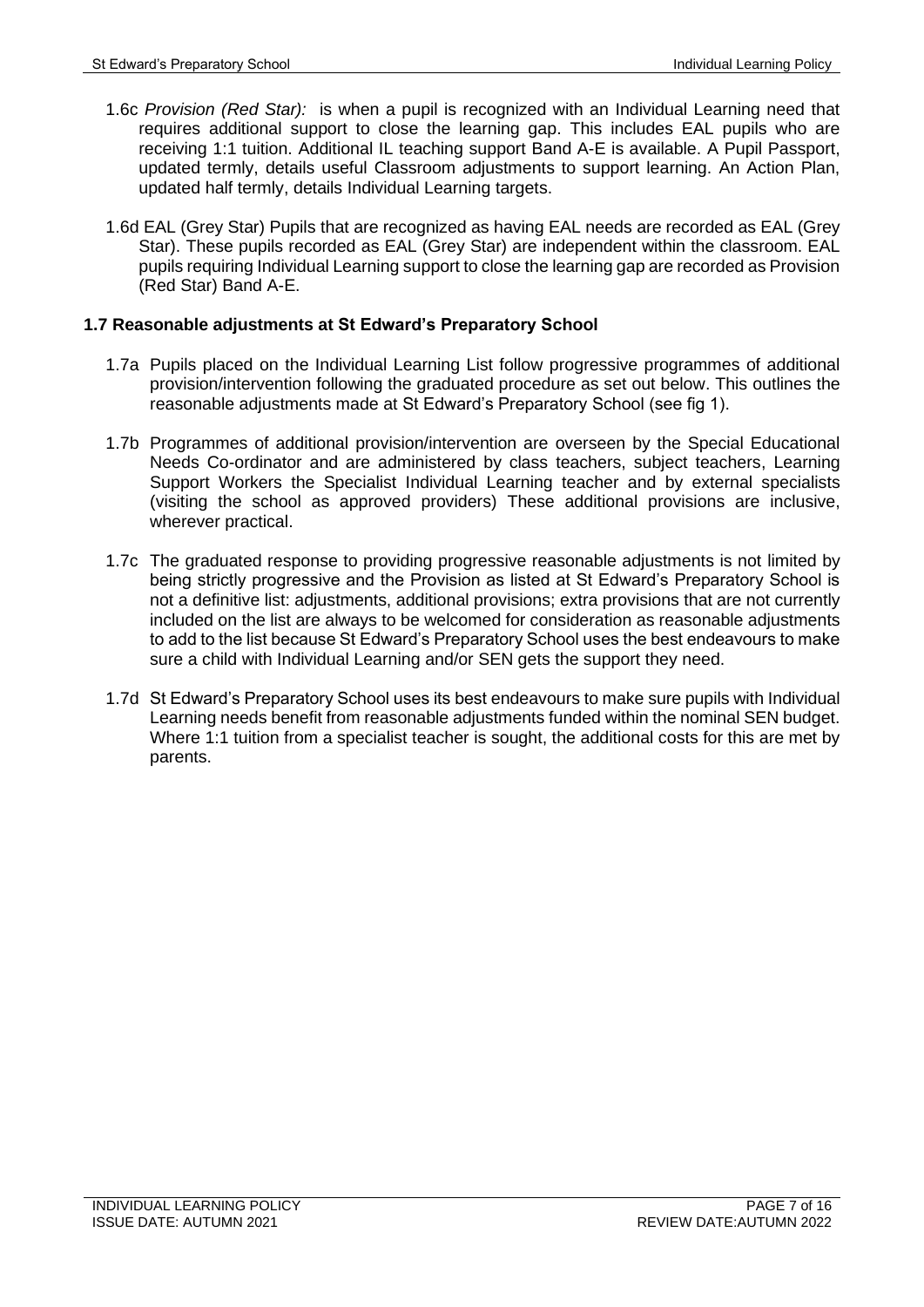## **1.8 Reasonable Adjustments Flow Chart; St Edward's Preparatory School Local Offer**

Fig 1 Graduated provision flow chart

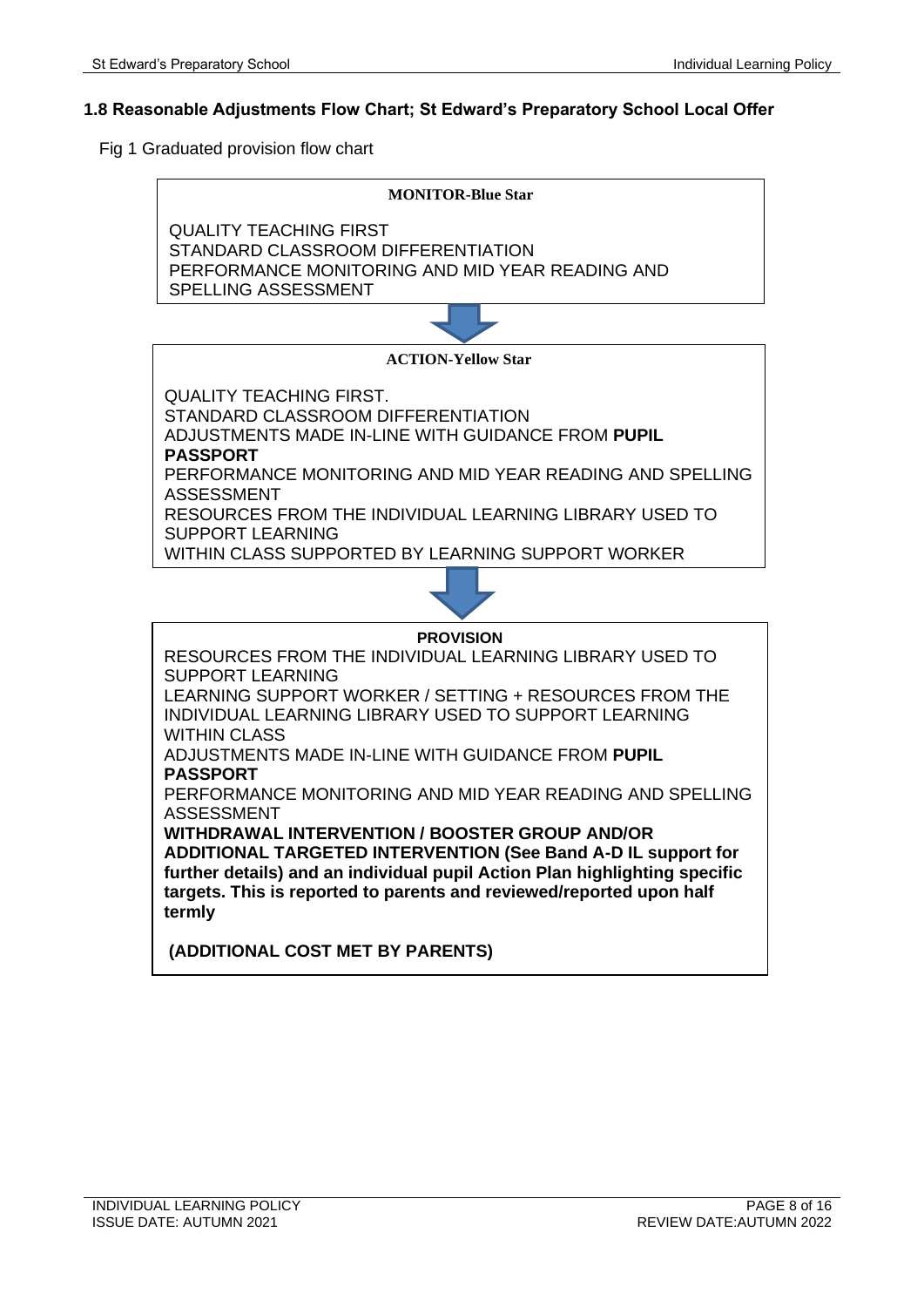## **1.9 IL Band support (A-D) for SENd / Alpha**

## **Individual Learning (IL) Support**

Charges for 2019/20



| <b>Group IL Support</b>      | <b>Band A</b> | 10 sessions per term with up to 5 pupils     | £350 per term per child   |
|------------------------------|---------------|----------------------------------------------|---------------------------|
|                              | <b>Band B</b> | 10 sessions per term with one other<br>pupil | £500 per term per child   |
| <b>Individual IL Support</b> | <b>Band C</b> | 5 sessions per term of 1:1 tuition           | £500 per term per child   |
|                              | <b>Band D</b> | 10 sessions per term of 1:1 tuition          | £650 per term per child   |
|                              | <b>Band E</b> | 20 sessions per term of 1:1 tuition          | £1,200 per term per child |

#### All pupils on the Individual Learning Support structure will receive:

- . Reasonable adjustments ie synthetic phonics, Mathletics, Linguascope, in-class support from a Learning Support Worker/Teaching Assistant, access to our Well-being Nurse.
- Half termly robust assessment of pupil progress.
- Half termly target setting bespoke to your child's needs.
- Additional resources / schemes of work (literacy, numeracy, EAL, ALPHA) included.
- Break time / Lunch time access to Specialist Individual Learning Support teacher.
- Additional teaching sessions relevant to their support Band.

#### **Examples of focus for support:**

#### 1) Academic Development:

- . SENCo assessment: processing speed, working memory, cognitive ability, phonological awareness, academic performance, evaluation of learning gaps/needs.
- Nessy-target setting and additional session time.
- **Focused tuition.**

#### 2) Communication, Emotional Health and Well-being:

- Mindfulness training for focus, relaxation, well-being.
- Zones of regulation support work.
- Social skills support-games, targeted development work.
- Supporting Speech and Language recommendations.

#### 3) Motor Skills:

- Motor skill development package (up to 4x15 min sessions per week making 10 full sessions per term or 10 individual sessions):
	- Touch typing additional session.  $\bullet$
	- o Fine motor skill development activities.
	- o Handwriting practise.
- Supporting Occupational Therapist recommendations.

#### 4) Academic Extension:

- Verbal reasoning support
- Non-verbal reasoning support.
- Maths extension support
- **English extension support.**
- Academic development off-site visit.

Further support packages are offered and can be available on request. The list above is not exclusive. Assessments from an approved outside specialist can be arranged to take place in school or out of school. Any costs for the external assessor are charged to parents.

All IL tuition is delivered by our Specialist Individual Learning Teacher, Mr Carl Thurston BA (Hons) PGCE Nat. SENCo Award, Diploma in Literacy Difficulties. Mr Thurston has over 25 years SENCo experience and has taught at St Edward's Prep School for the last 10 years. Should you have any queries regarding the support please feel free to contact him on c.thurston@stedwards.co.uk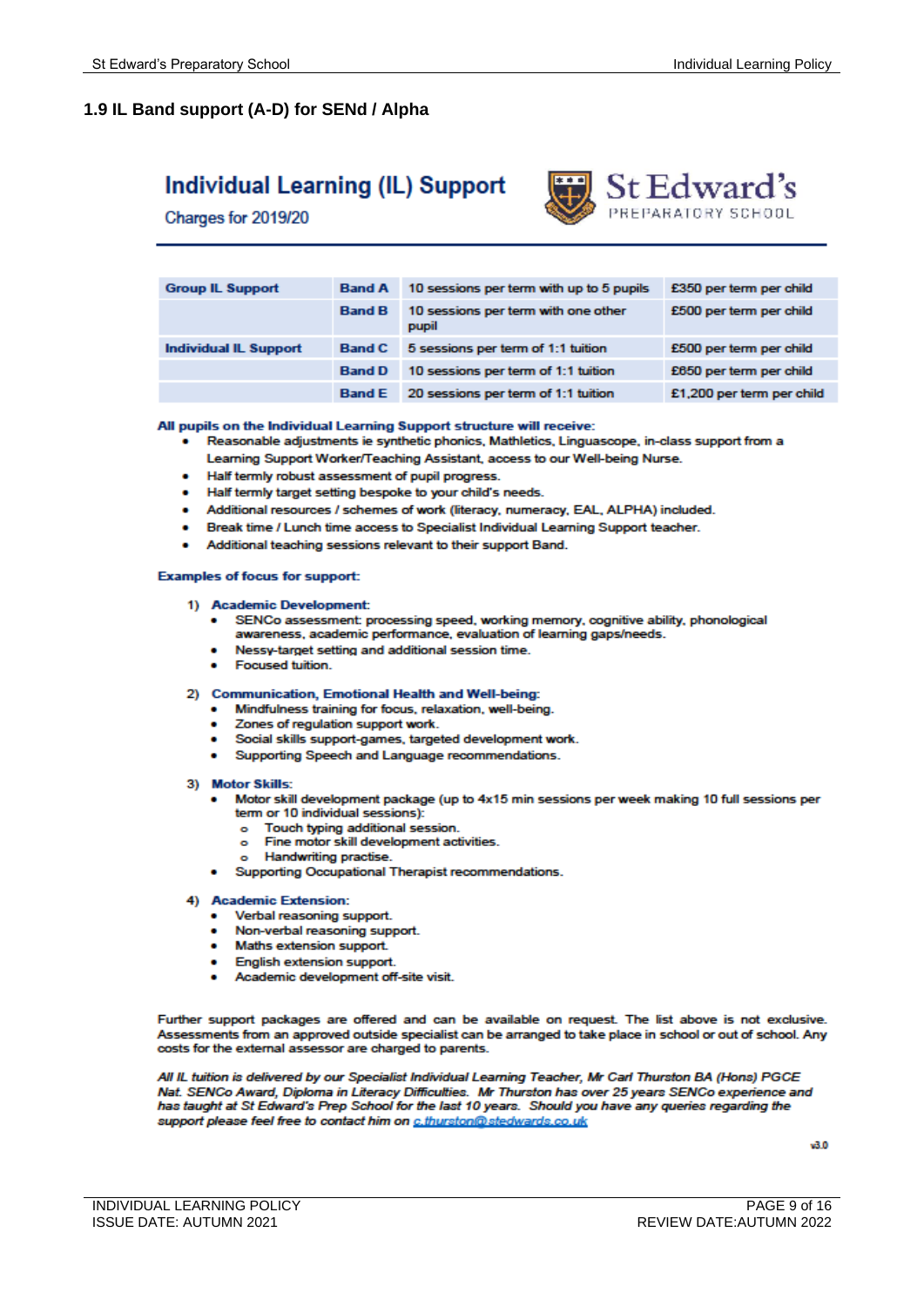## **2.0 EAL Band support (A-D)**

## **English as an Additional Language** (EAL) Support



### Charges for 2019/20

St Edward's Prep School has extensive experience of children that arrive with little or no English language. Once immersed into lessons we find their English improves rapidly, just through interacting with the other children. However, in order to fully participate in our curriculum, we offer additional linguistic, academic and emotional support from our EAL teacher.

All EAL pupils at the Prep School receive a complimentary formal NfER English and Maths Assessment and complimentary Reading and Writing Assessment (NGRT/BSTS). Depending upon the result of these assessments the relevant Banding of support will be offered.

In addition to the above assessments, EAL pupils receive a complimentary informal language assessment to assess additional language needs. First language pupils receive a formal assessment of literacy needs from the SENCo. All pupils within Bands A-E also receive in-class support from a Learning Support Worker, where appropriate, working in a small group and an iPad for translation.

#### All pupils on the EAL Support structure will receive:

- . Reasonable adjustments ie Linguascope, in-class support from a Learning Support Worker/Teaching Assistant, access to our Well-being Nurse.
- Half termly robust assessment of pupil progress.
- Half termly target setting bespoke to your child's needs.
- Additional resources / schemes of work (EAL, iPad).
- Break time / Lunch time access to Specialist Individual Learning Support teacher.
- Additional teaching sessions relevant to their support Band.
- Communication, Emotional Health and Well-being support.

| <b>Group EAL Support</b>      | <b>Band A</b> | 10 sessions per term with up to 5 pupils     | £350 per term per child   |
|-------------------------------|---------------|----------------------------------------------|---------------------------|
|                               | <b>Band B</b> | 10 sessions per term with one other<br>pupil | £500 per term per child   |
| <b>Individual EAL Support</b> | <b>Band C</b> | 5 sessions per term of 1:1 tuition           | £500 per term per child   |
|                               | <b>Band D</b> | 10 sessions per term of 1:1 tuition          | £650 per term per child   |
|                               | <b>Band E</b> | 20 sessions per term of 1:1 tuition          | £1,200 per term per child |

All EAL tuition is delivered by our Specialist Individual Learning Teacher, Mr Carl Thurston BA (Hons) PGCE Nat. SENCo Award, Diploma in Literacy Difficulties. Mr Thurston has over 25 years teaching experience and was an original teacher of EAL in the old Czechoslovakia. He has taught at St Edward's Prep School for the last 10 years. Should you have any queries regarding the support please feel free to contact him on c.thurston@stedwards.co.uk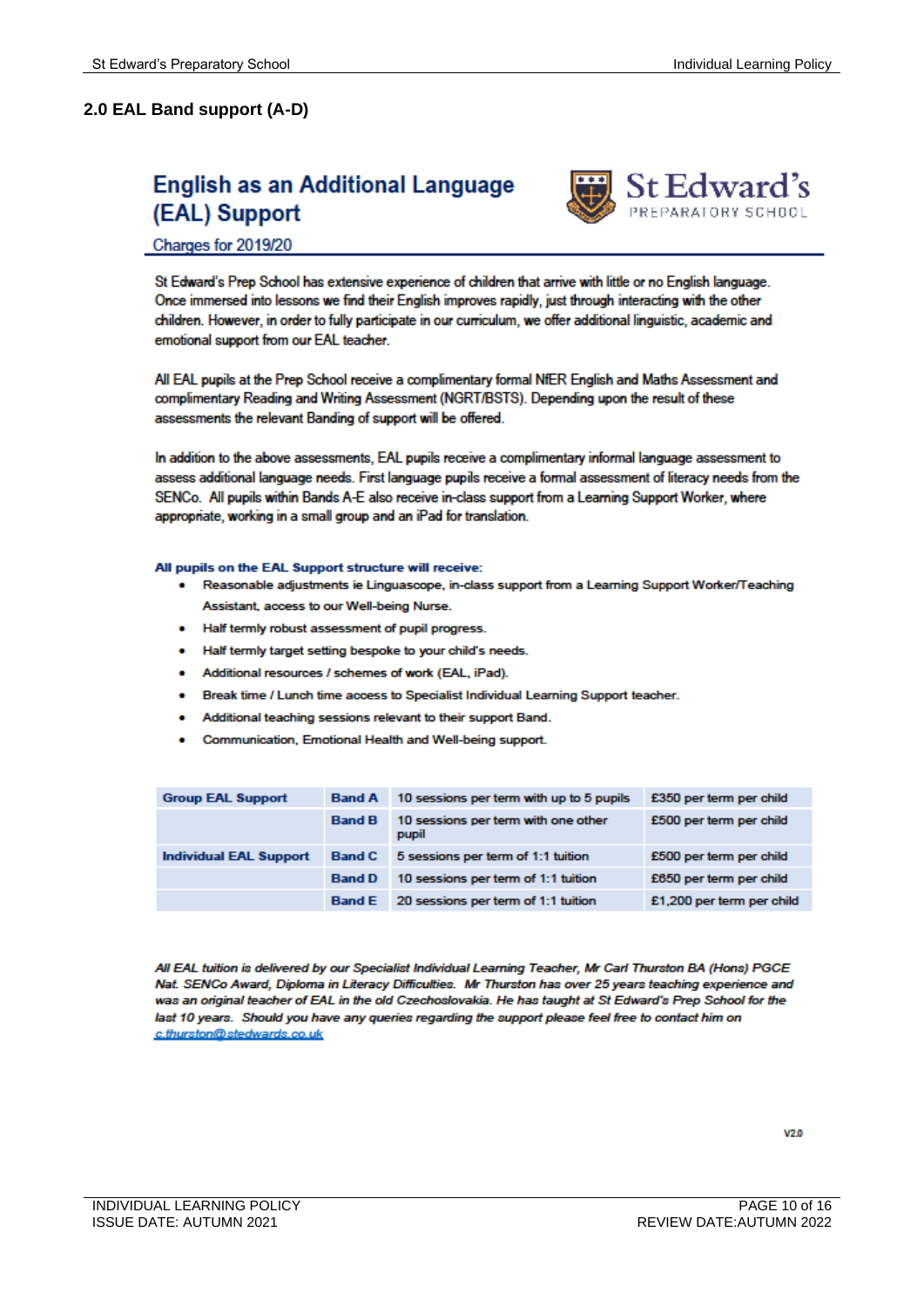## **ROLES AND RESPONSIBILITIES**

## <span id="page-10-0"></span>**2.1 The Trustees responsibility**

- 2.1a The Trustees, with the Head of Prep, have overall responsibility for ensuring that the school makes appropriate Individual Learning provision.
- 2.1b There is a member of the Trustees with specific oversight of the school's arrangements for SEN and disability.
- 2.1c To facilitate this there is an Education Committee comprised of:
	- Chair of Trustees.
	- A nominated Trustee (currently Jane Jones).
	- The Principal
	- The Head of Prep
	- Key subject leaders.
	- The Special Educational Needs Co-ordinators.

The Committee meets at least three times a year. The clerk to the Trustees is in attendance to take minutes. The Chairperson reports to the Trustees.

## <span id="page-10-1"></span>**2.2 The Head of Prep's responsibility**

- 2.2a (see 2.1a, above).
- 2.2b The Head is responsible for ensuring that the Special Educational Needs Co-ordinator has sufficient time and resources to carry out the functions in 2.3 (below).

## <span id="page-10-2"></span>**2.3 Special Educational Needs Co-ordinator's responsibility**

The Special Educational Needs Co-ordinator is responsible for:

- 2.3a Theday-to-day coordination of the School's Individual Learning provision, along with the implementation, operation and updating of the Individual Learning Policy.
- 2.3b Providing professional guidance to colleagues and working closely with staff, parents and other agencies, where necessary.
- 2.3c For advising on the graduated approach to providing Individual Learning support at St Edward's Preparatory School.
- 2.3d Providing and developing the resources available in school to support pupils with Individual Learning Needs.
- 2.3e Providing support for parents of pupils with Individual Learning.
- 2.3f Being a key point of contact for external organisations and agencies working with pupils who have Individual Learning Needs.
- 2.3g Working with the Head and School Trustees to ensure that St Edward's Preparatory school meets its responsibilities under the Equality Act (2010) with regard to reasonable adjustments and access arrangements.
- 2.3h Ensuring that the school keeps the records of all pupils with Individual Learning up to date.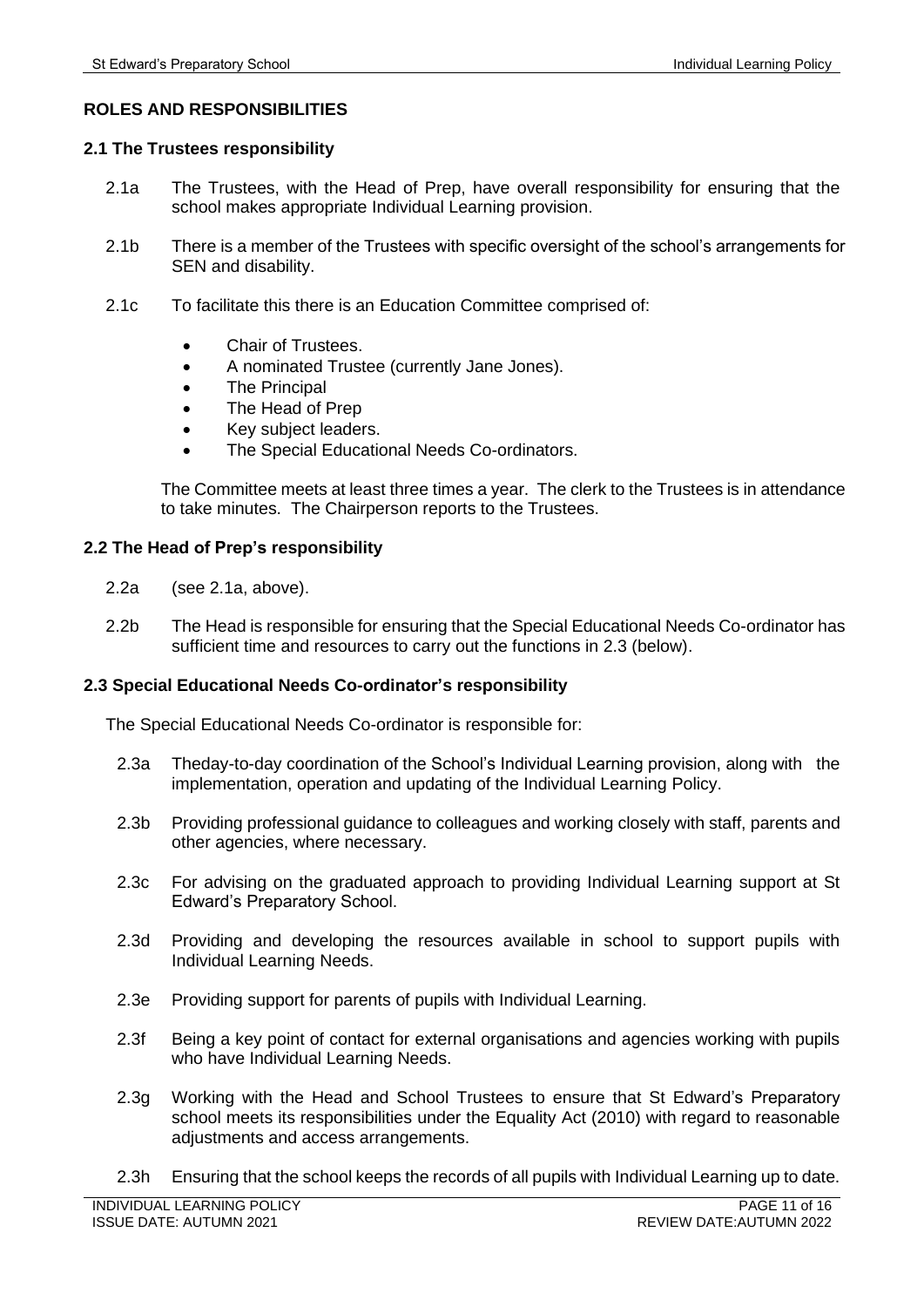Supporting the efficient transition of pupils into Year 7.

## <span id="page-11-0"></span>**2.4 Teachers' Responsibility**

- 2.4a Class teachers and Head of Subjects play a key role in ensuring the appropriate provision is made, on a daily basis, for children with Individual Learning Needs in their subject area.
- 2.4b Every teacher is a teacher of pupils with Special Educational Needs and is expected to anticipate the Individual Learning needs of every child, overcoming barriers to learning.
- 2.4c Subject teachers have responsibility for monitoring progress and development of pupils and the identification of Individual Learning needs. Opportunities for raising issues include:
	- Formally at weekly Staff Briefing on Tuesday mornings.
	- Informally in discussion with subject co-ordinators and/or Special Educational Needs Co-ordinator.
	- Informally at SENCo drop-in sessions.
- 2.4d Subject teachers, form teachers and Learning Support Workers have high expectations of attainment and share responsibility for achieving targets set to close the learning gap.
- 2.4e Lessons must show evidence of planning to address areas of difficulty and how the teaching intends to remove barriers to achievement, informed by the Pupil Passports and Action Plans and advice from the Special Educational Needs Co-ordinator.

## <span id="page-11-1"></span>**2.5 Learning Support Workers' responsibility**

- 2.5a The Learning Support Workers play an important part in the delivery of additional learning provision/intervention in the school.
- 2.5b The Learning Support Workers have an important role to play in supporting class teachers in the identification of pupils with Individual Learning Needs.
- 2.5c The Learning Support Workers have an important role to play in supporting class teachers in the identification of additional provision that may benefit pupils with Individual Learning.
- 2.5d Individual Learning support delivered by the Learning Support Workers is inclusive, within the classroom, wherever possible.
- 2.5e Some additional learning opportunities offered by the Learning Support workers as additional learning support may take place outside of standard lesson times, utilizing time available in the school day to the maximum, where this is a benefit to the individual's learning.
- 2.5f The line manager for the Learning Support Workers is the Deputy Headp.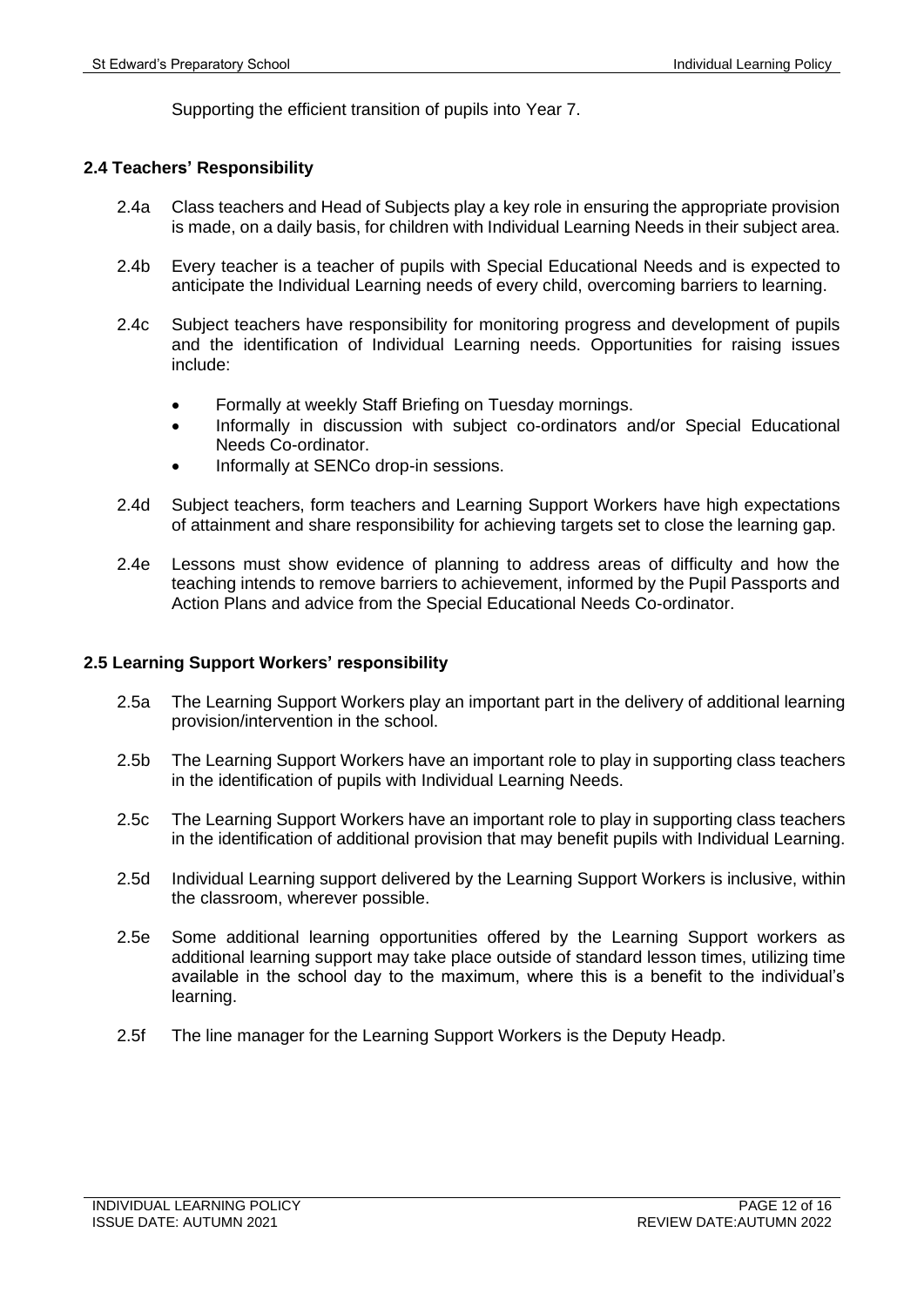## <span id="page-12-0"></span>**2.6 Parent's responsibility**

2.6a St Edward's Preparatory School values the contribution and support of parents in their child's education. Whilst St Edward's Preparatory School undertakes full responsibility for the effective education for every child, parents' views are sought and considered and parents have a valuable contribution to make by providing feedback regarding their child's progress. Parents make valuable contributions to the planning and review of Action and Provision at St Edward's Preparatory School.

## <span id="page-12-1"></span>**2.7 Pupils' responsibility**

2.7a Children are expected to be aware of their progress towards academic targets and to take responsibility for raising concerns and/or difficulties they are having. Action is taken in response to issues raised. Pupils make valuable contributions to the planning and review of Action and Provision at St Edward's Preparatory School.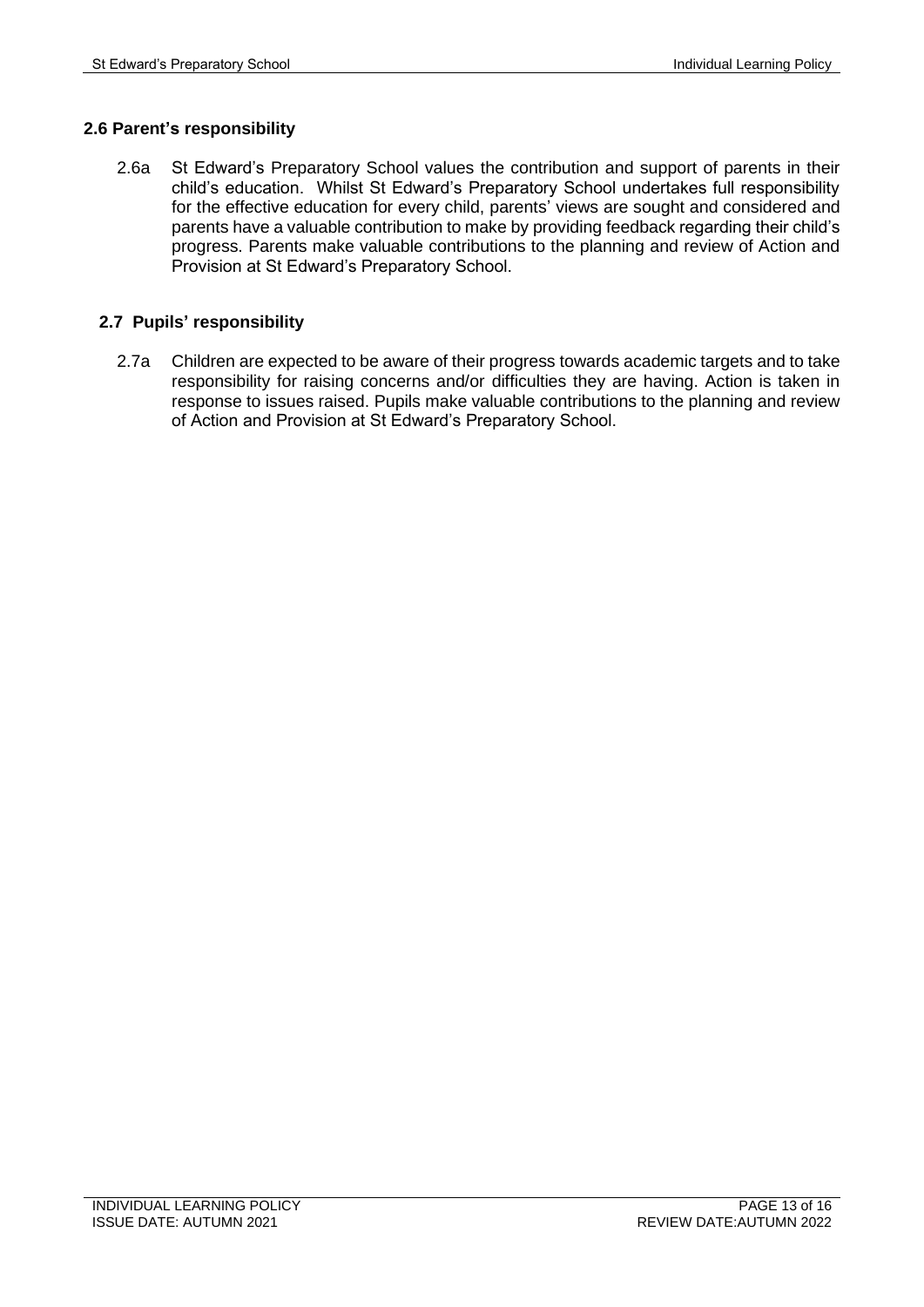## <span id="page-13-0"></span>**IDENTIFICATION AND ASSESSMENT OF PUPIL NEEDS**

All staff at St Edward's Preparatory School apply their best endeavours to identify Individual Learning Needs at the earliest opportunity.

### <span id="page-13-1"></span>**3.1 Plan, Do, Check, Review: four-part cycle flow chart (identification and assessment)**

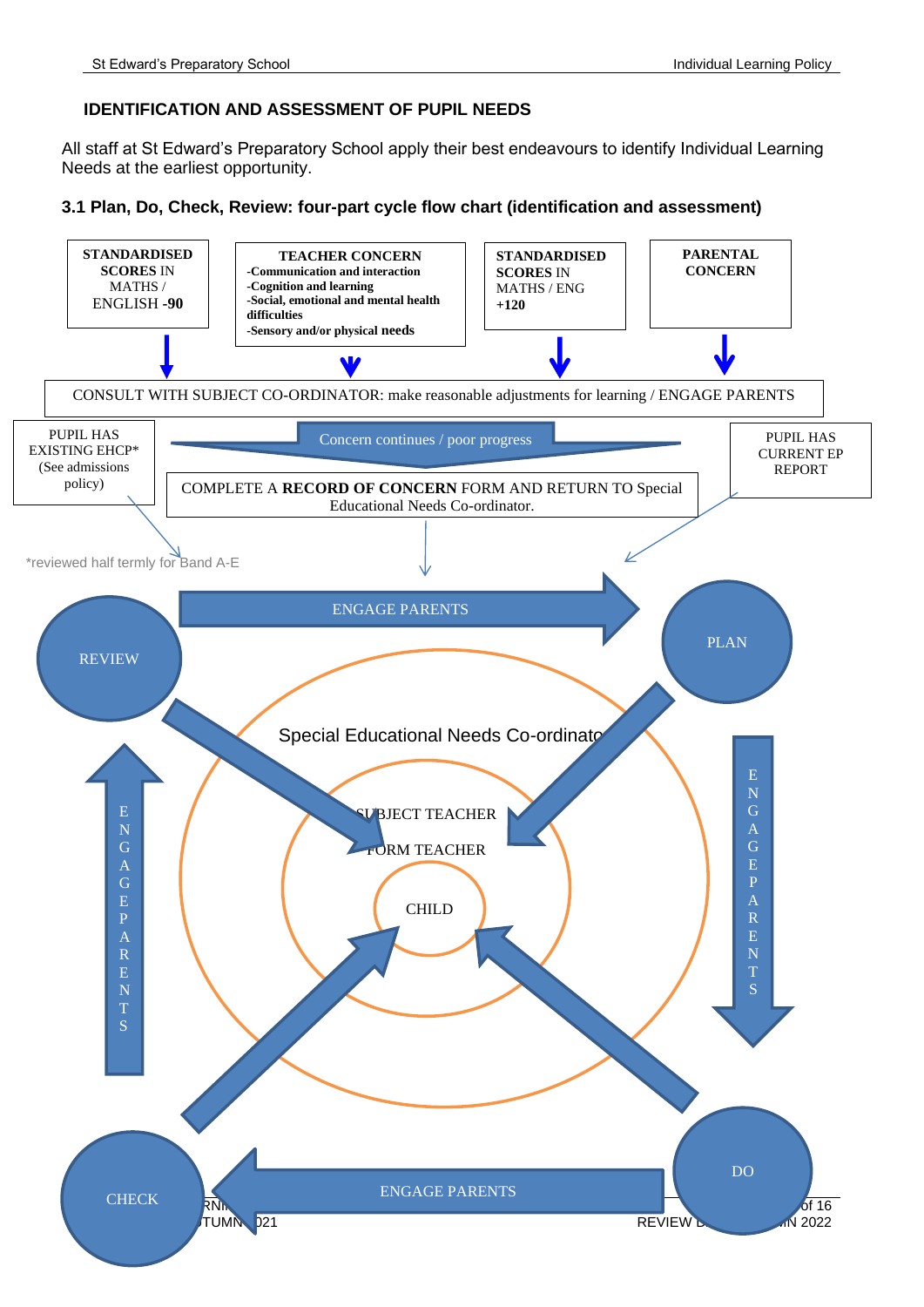## <span id="page-14-0"></span>**3.2 Identification of Individual Learning needs by Teacher Assessment**

- 3.2a All pupils are assessed on entry to St Edward's Preparatory School and this baseline data is one reference point along with data provided from school transfer. Formative and summative data that inform baseline assessment are considered.
- 3.2b Class and subject teachers, supported by the Senior Leadership Team make regular assessments of progress for all pupils; seeking to identify pupils making less progress than expected given their age and individual circumstances; slow progress can be characterised by progress which:
	- Is slower than that of their peers starting from the same baseline.
	- Is significantly slower than that of their peers starting from the same baseline.
	- Fails to match or better the child's previous rate of progress.
	- Fails to close the attainment gap between the child and their peers.
	- Widens the attainment gap.

Formative and/or summative data is considered.

## <span id="page-14-1"></span>**3.3 Identification of Individual Learning needs by Parental Concern**

3.4a St Edward's Preparatory School welcomes the contribution of parents and responds to issues of concern. When parents raise concerns about their child's academic progress and the possibility of Individual Learning Needs, their child's academic progress and formative data that is held by the school is considered by the Special Educational Needs Co-ordinator.

## <span id="page-14-2"></span>**3.4 Tracking Pupil Progress using Academic Assessments**

- 3.4a Tracking pupil progress is the responsibility of all teaching staff, as outlined in the Roles and Responsibilities section of this document.
- 3.4b Regular formal academic screening using a variety of tests for English and Maths attainment are conducted throughout the school. Pupils identified with Individual Learning Needs (at Monitor, Action or Provision stage) are formally monitored for progress on the Pupil Progress Monitoring Spreadsheet, which includes: INCAs Maths and English; NfER English and Maths; CAT4; BSTS2; NGRT2 results and also summative data. This data contributes to the summative evaluation of effective Action and Provision.
- 3.4c Reading and Spelling tests for pupils with Individual Learning Needs in literacy are completed in September, January and June to monitor progress, in addition to the school's assessment policy.
- 3.4d A child's achievement on entry to St Edward' Preparatory School is recorded and their progress is monitored throughout their education by all staff.
- 3.4d A child's achievement upon commencement of Provision is recorded and targets are set. Progress is monitored weekly and records of work are available.